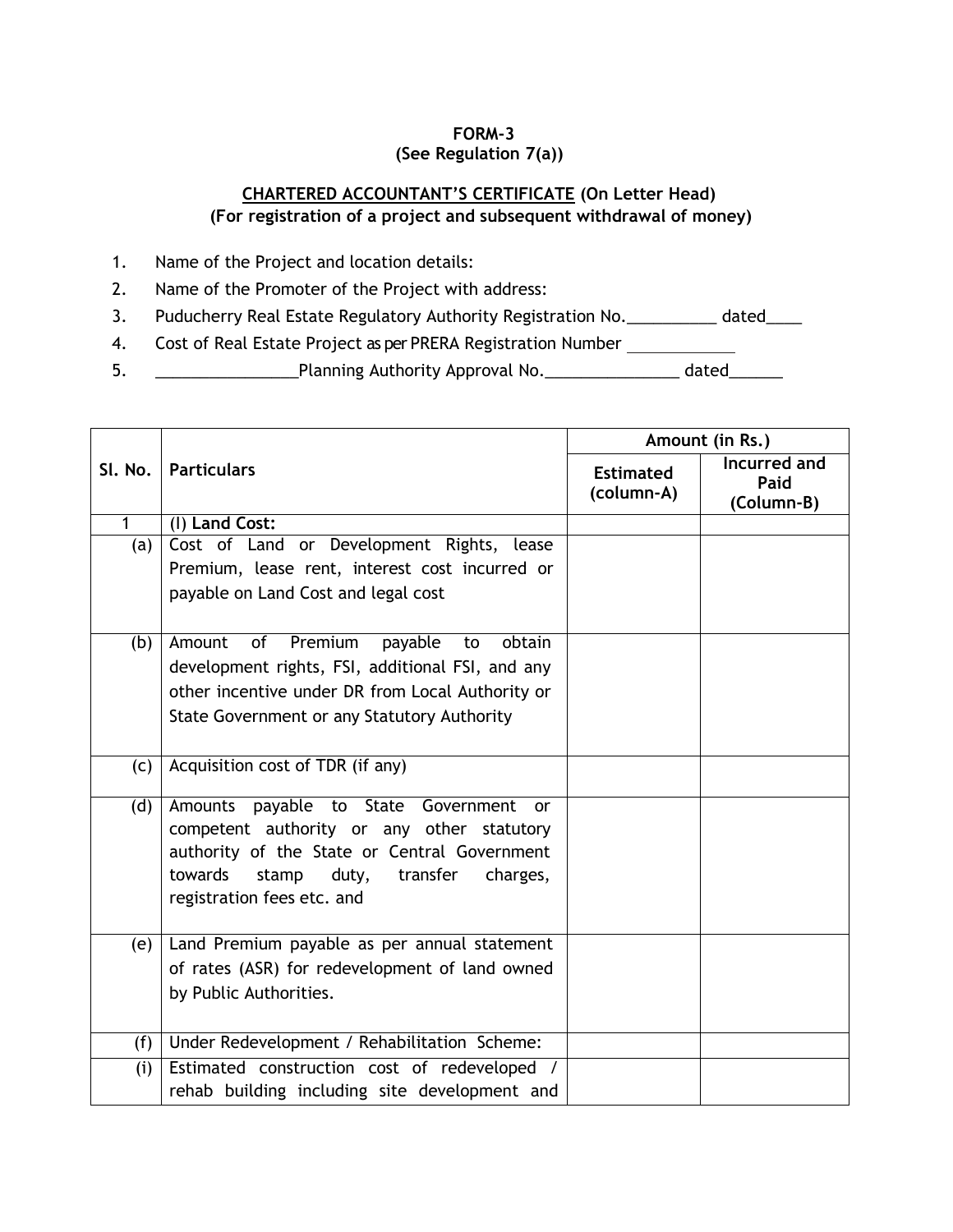|                | infrastructure for the same as certified<br>by                                                              |                  |                 |  |  |
|----------------|-------------------------------------------------------------------------------------------------------------|------------------|-----------------|--|--|
|                | Engineer(Column-A)                                                                                          |                  |                 |  |  |
| (ii)           | Actual Cost of construction of redeveloped /                                                                |                  |                 |  |  |
|                | rehab building incurred as per the books of                                                                 |                  |                 |  |  |
|                | accounts as verified by the CA(Column-B)                                                                    |                  |                 |  |  |
|                | Note: (for total cost of construction incurred,                                                             |                  |                 |  |  |
|                | Minimum of (i) or (ii) is to be considered)                                                                 |                  |                 |  |  |
| (iii)          | Cost towards clearance of land of all or any                                                                |                  |                 |  |  |
|                | encumbrances including cost of removal or                                                                   |                  |                 |  |  |
|                | legal/illegal occupants, cost for providing                                                                 |                  |                 |  |  |
|                |                                                                                                             |                  |                 |  |  |
|                | temporary transit accommodation or rent in lieu                                                             |                  |                 |  |  |
|                | of Transit Accommodation, overhead cost.                                                                    |                  |                 |  |  |
| (iv)           | Fees, charges and security deposits<br><b>or</b>                                                            |                  |                 |  |  |
|                | maintenance deposit, or any amount whatsoever                                                               |                  |                 |  |  |
|                | payable to any authorities towards and in project                                                           |                  |                 |  |  |
|                | of rehabilitation.                                                                                          |                  |                 |  |  |
|                | <b>Sub-Total of LAND COST</b>                                                                               |                  |                 |  |  |
|                |                                                                                                             |                  |                 |  |  |
|                |                                                                                                             |                  | Amount (in Rs.) |  |  |
| SI. No.        | <b>Particulars</b>                                                                                          |                  | Incurred and    |  |  |
|                |                                                                                                             | <b>Estimated</b> | Paid            |  |  |
|                |                                                                                                             |                  |                 |  |  |
|                |                                                                                                             | (column-A)       | (Column-B)      |  |  |
| (II)           | <b>Development Cost/Cost of Construction:</b>                                                               |                  |                 |  |  |
| a.             | (i) Estimated Cost of Construction as certified by                                                          |                  |                 |  |  |
|                | Engineer (Column-A)                                                                                         |                  |                 |  |  |
|                | (ii) Actual Cost of Construction incurred and paid                                                          |                  |                 |  |  |
|                | as per the books of accounts as verified by the CA                                                          |                  |                 |  |  |
|                | (Column-B)                                                                                                  |                  |                 |  |  |
|                | Note: (for adding cost of construction incurred,                                                            |                  |                 |  |  |
|                | Minimum of (i) or (ii) is to be considered)                                                                 |                  |                 |  |  |
|                |                                                                                                             |                  |                 |  |  |
|                | (iii) on-site expenditure for development of entire<br>project excluding cost of construction as per (i) or |                  |                 |  |  |
|                | (ii) above, i.e. salaries, consultants fees, site                                                           |                  |                 |  |  |
|                | overheads, development works, cost of services                                                              |                  |                 |  |  |
|                | (including water, electricity, sewerage, drainage,                                                          |                  |                 |  |  |
|                | layout roads etc.), cost of machineries<br>and                                                              |                  |                 |  |  |
|                | equipment including its hire and maintenance                                                                |                  |                 |  |  |
|                | costs, consumables etc. All costs directly incurred                                                         |                  |                 |  |  |
|                | to complete the construction of the entire phase                                                            |                  |                 |  |  |
| b.             | of the project registered.                                                                                  |                  |                 |  |  |
|                | Payment of Taxes, cess, fees, charges, premiums,<br>interest etc. to any Statutory Authority                |                  |                 |  |  |
| $\mathsf{C}$ . | financial<br>payable<br>Interest<br>institutions,<br>to                                                     |                  |                 |  |  |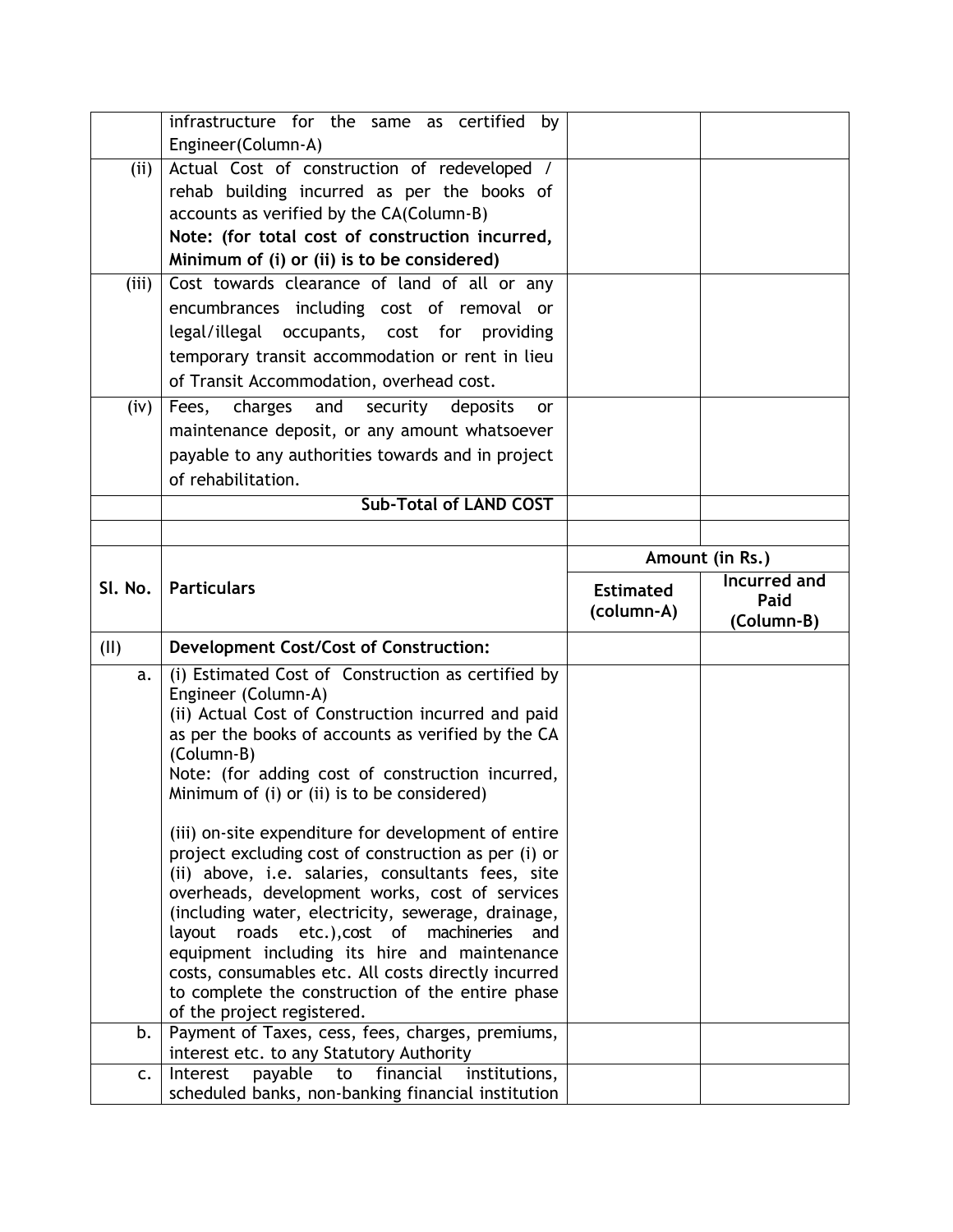| on construction funding or money borrowed for<br>construction: |  |
|----------------------------------------------------------------|--|
| Sub-Total of =Development Cost                                 |  |

- 1. Total Estimated Cost of the Real Estate Project (1(I)+1(II))of Estimated column –A
- 2. Total Cost Incurred and Paid of the Real Estate Project (1(I)+1(II)) of Incurred and Paid Column –B
- 3. Percentage of completion of Construction Work

(as per Project Architect's Certificate on completion of project)\_\_\_\_\_\_\_\_%

- 4. Proportion of the Cost incurred and paid on Land Cost and Construction Cost to the Total Estimated cost  $(Sl.No.3/2)$  %
- 5. Amount which can be withdrawn from the Designated Account: Total Estimated Cost x Proportion of cost incurred and paid (Sl. number 2 x Sl. number 5)
- 6. Less: Amount withdrawn till date of this certificate as per the Books of Accounts and Bank Statement
- 7. Net Amount which can be withdrawn from the Designated Bank Account under this certificate

#### **Details of RERA Account:**

Bank Name

Branch Name

Account No.

IFSC Code

Opening Balance (as on\_\_\_\_\_\_\_\_\_\_\_\_)

Deposit during the period

Withdrawals during the period

Closing Balance (as on\_\_\_\_\_\_\_\_\_\_\_\_)

This certificate is being issued for PRERA compliance for the Company (Promoter's Name \_\_\_\_\_\_\_\_\_and Project Name\_\_\_\_\_\_\_\_\_) and is based on the records and documents produced before me and explanations provided to me by the management of the company; based on the verification of books of accounts till (date) electronic system of books of accounts till (date)

Yours Faithfully,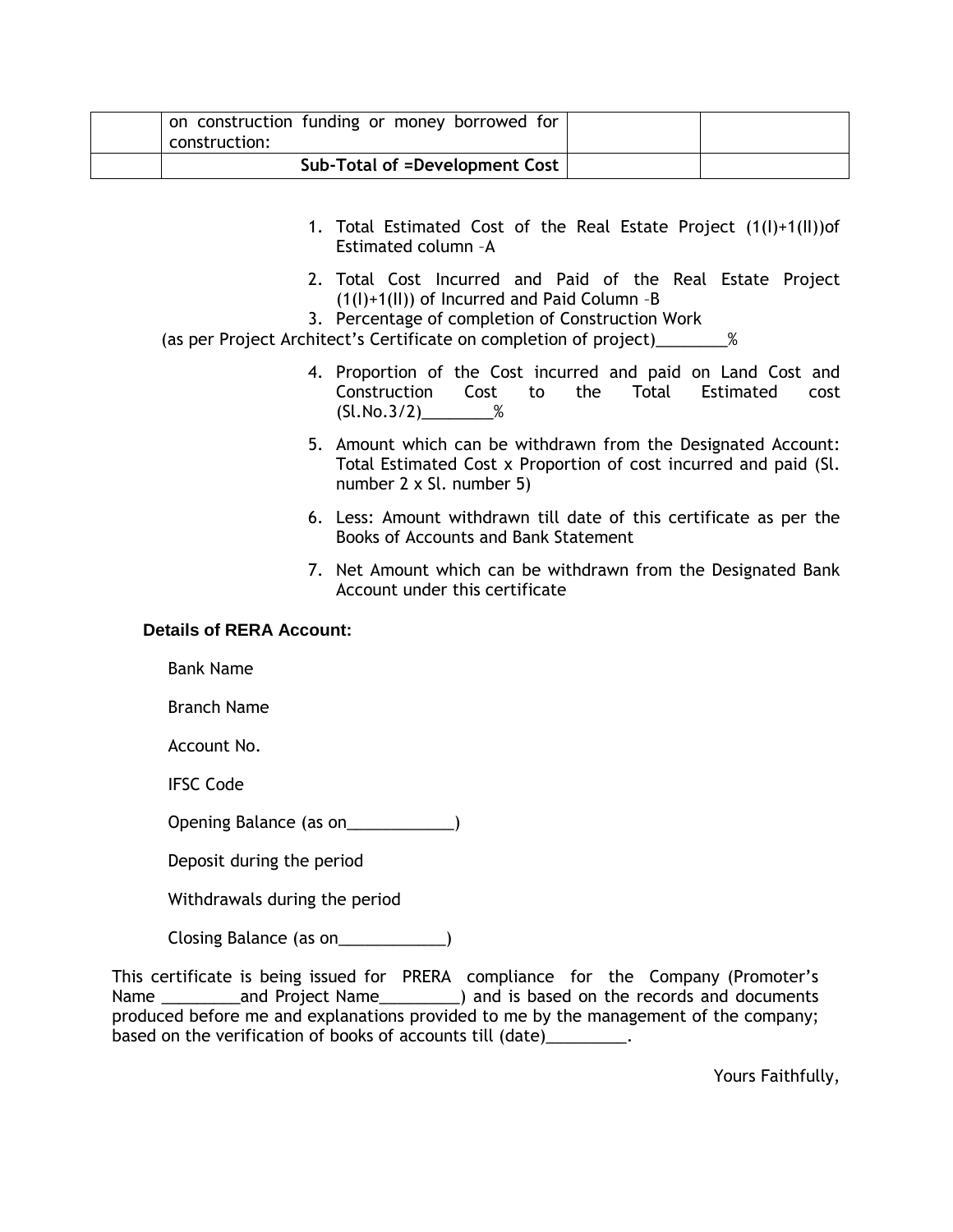Name and Signature of Chartered Accountant with Stamp For (Name of CA Firm)

Partner / Proprietor

(Membership Number.............)

#### **(ADDITIONAL INFORMATION)**

- 1. Estimated Balance Cost to complete the Real Estate Project (Difference of Total Estimated Project cost less Cost incurred)
- 2. Balance amount of receivables from booked apartments as per Annexure-A to this certificate (as certified by Chartered Accountant as verified from the records and books of Accounts)
- 3. (i) Balance Unbooked area (to be certified by Management and to be verified by CA from the records and books of accounts)

(ii) Estimated amount of sales proceeds in respect of unbooked apartments as per Annexure-A to this certificate

- 4. Estimated receivables of the project. Sum of 2+3 (ii)
- 5. Amount to be deposited in Designated Account 70% or 100% If 4 is greater than 1, then 70% of the balance receivables of the project will be deposited in designated Account. If 4 is lesser than 1, then 100% of the balance receivables of ongoing project will be deposited in designated Account.

 $%$ 

This certificate is being issued for RERA compliance for the Company (Promoter's Name and Project Name  $\qquad$  ) and is based on the records and documents produced before me and explanations provided to me by the management of the Company; based on the verification of books of accounts till(date) .

Yours Faithfully,

Name and Signature of Chartered Accountant with Stamp For (Name of CA firm)

Partner / Proprietor

(Membership Number .............)